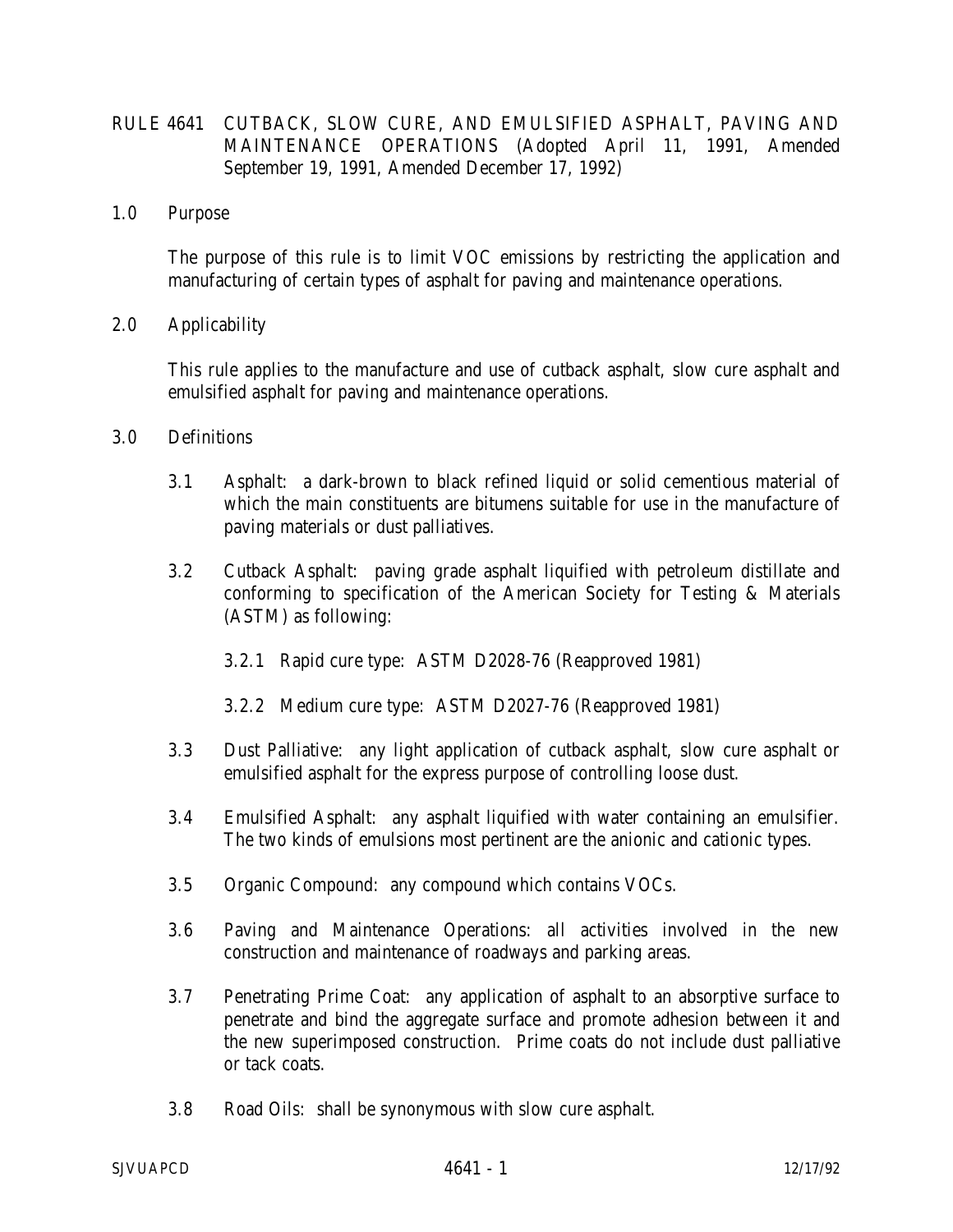- 3.9 San Joaquin Valley Air Basin: all of San Joaquin, Stanislaus, Merced, Madera, Fresno, Kings, Tulare Counties and the San Joaquin Valley portion of Kern County.
- 3.10 Slow Cure Asphalt: paving grade asphalt conforming to specification of the ASTM D2026-72 (Reapproved 1979).
- 3.11 Tack Coat: any application of asphalt applied to an existing surface to provide a bond between new surfacing and existing surface and to eliminate slippage planes where the new and existing surfaces meet.
- 4.0 Exemptions
	- 4.1 The requirements of Section 5.0 shall not apply to the manufacture of cutback asphalt or emulsified asphalt in the manufacturing of paving materials where such materials are for shipment and use outside of the District .
	- 4.2 The requirements of Section 5.1.2 shall not apply to the use of medium cure asphalt where the National Weather Service official forecast of the high temperature for the 24 hour period following application is below 50°F.
- 5.0 Requirements
	- 5.1 A person shall not manufacture for sale nor use any of the following for penetrating prime coat, tack coat, dust palliative, or other paving and maintenance operations:
		- 5.1.1 Rapid cure cutback asphalt;
		- 5.1.2 Medium cure cutback asphalt;
		- 5.1.3 Slow cure asphalt which as produced for application, contains more than one-half (0.5) percent of organic compounds which evaporate at 500°F or lower.
		- 5.1.4 Emulsified asphalt containing organic compounds, in excess of three (3) percent by volume, which evaporate at 500°F or lower.

## 6.0 Administrative Requirements

- 6.1 Recordkeeping
	- 6.1.1 The manufacturer of cutback, slow cure or emulsified asphalt for dust palliative, or any other road paving and maintenance operations shall maintain records showing the types and amounts of cutback asphalt,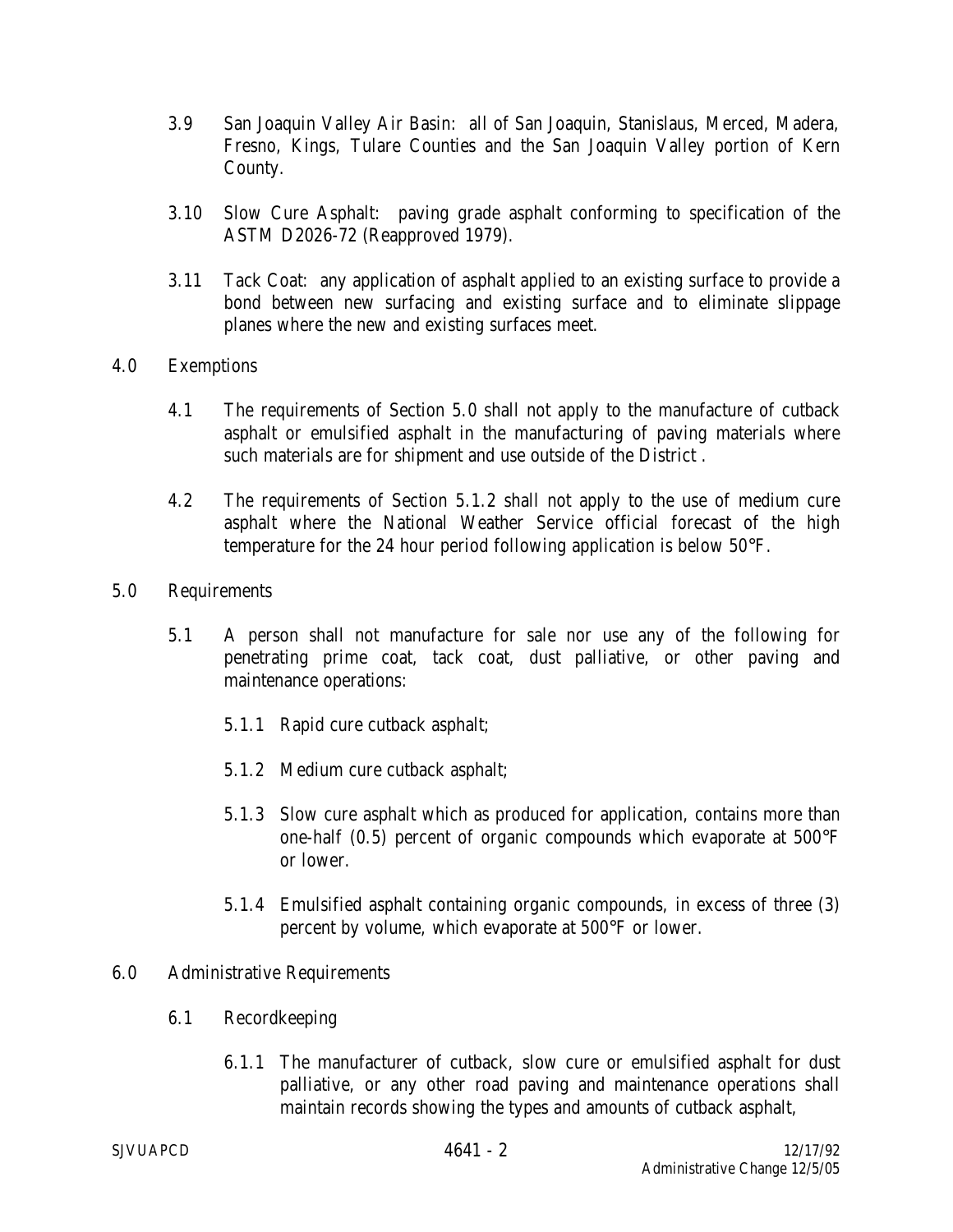slow cure asphalt and emulsified asphalt which contain organic compounds produced and the destination of these products.

- 6.1.2 The users of cutback slow cure or emulsified asphalt for penetrating prime coat, tack coat, dust palliative, or other paving and maintenance operations shall maintain records showing the types, amounts received, and amounts used.
- 6.1.3 Such records shall be maintained daily and retained and available for inspection by the APCO for the previous 24 month period.
- 6.2 Test Methods
	- 6.2.1 Analysis of cutback asphalt samples for VOC content shall be in accordance with ASTM Method D402-76 (Reapproved 1987).
	- 6.2.2 Analysis of emulsified asphalt samples for VOC content shall be in accordance with ASTM Method D244-88.
	- 6.2.3 Analysis for halogenated exempt compounds shall be by ARB Method 432.
- 7.0 Compliance Schedule

 All manufacturers and users of cutback, slow cure, and emulsified asphalt which are subject to this rule shall be in full compliance with the provisions of this rule by November 1, 1991.